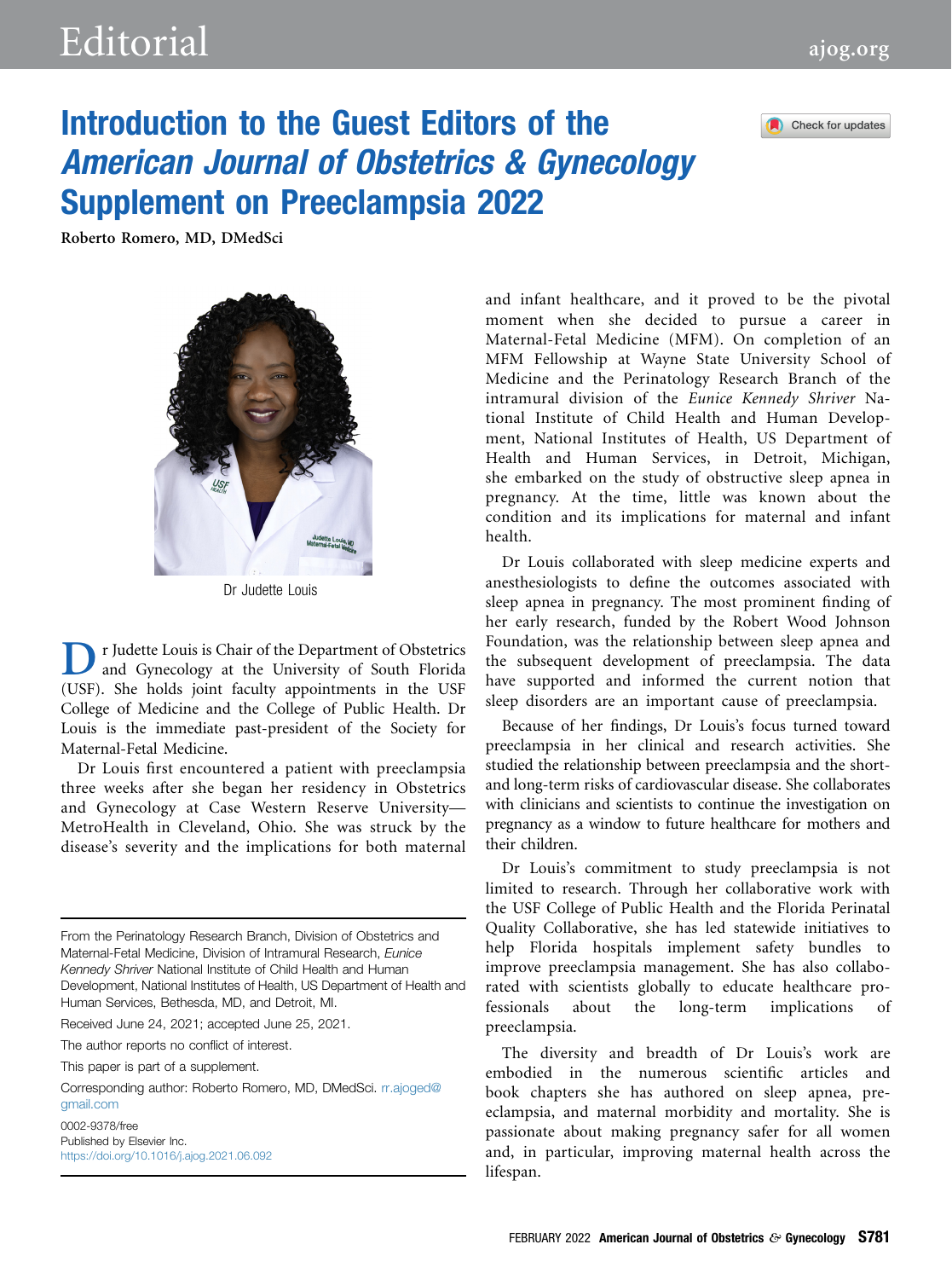

Dr Laura Magee

Professor Laura Magee, MD, FRCPC, MSc, is a general obstetrical internist (Internal Medicine and Clinical Pharmacology, Royal College of Physicians and Surgeons of Canada) and Fellow ad eundem, Royal College of Obstetricians and Gynaecologists, United Kingdom, with a Master of Science degree in clinical epidemiology. She has joined King's College London, United Kingdom, as Professor of Women's Health, following consultant posts at St. George's, University of London, United Kingdom, and the Universities of British Columbia and Toronto, Canada.

Professor Magee's clinical career has involved the care of women with various medical problems in pregnancy, and she chairs the Royal College of Obstetricians and Gynaecologists' Maternal Medicine Clinical Study Group and its Diabetes in Pregnancy Working Group. Her research has been focused on pregnancy hypertension and, particularly, antihypertensive therapy, utilizing a range of study designs.

Since her fellowship, Professor Magee has participated in the biannual meetings of the International Society for the Study of Hypertension in Pregnancy (ISSHP). She was corecipient (with Professor Peter von Dadelszen) of the 2014 ISSHP Chesley Award for career contributions to pregnancy hypertension research and mentorship. She is the current president of ISSHP, an invaluable source of academic and personal mentorship. Through her involvement in the organization, she met Professor von Dadelszen, her husband and partner in all things.

Professor Magee's greatest achievement in pregnancy hypertension has been the Control of Hypertension In Pregnancy (CHIPS) trial, which answered a long-standing question in maternity care and transformed her approach from a "less tight" to a "tight" controller of this complication. She continues to work with international colleagues to translate CHIPS findings into practice—the less glamorous part of undertaking a randomized trial!

Notable publications include systematic reviews of antihypertensive therapy and proteinuria in pregnancy, both antepartum and postpartum; elucidative reports on the association between blood pressure variability and adverse pregnancy outcomes; the demonstration of pregnancy outcomes that are similar to methyldopa and labetalol; analyses showing that severe hypertension is a risk factor for adverse outcomes similar to preeclampsia; the trade-off between fetal growth and gestational age at delivery in determining perinatal outcome in pregnancy hypertension; the prediction of adverse maternal outcome in preeclampsia; and the value of a broad (vs traditional) definition of preeclampsia.

Highlights of Professor Magee's global health work encompass community-level interventions in preeclampsia, blood pressure diagnosis, deep-phenotyping of placental disorders (PREgnancy Care Integrating translational Science, Everywhere [PRECISE] Network), and antihypertensive therapy.

Finally, Professor Magee has established the clinical practice guidelines for pregnancy hypertension in Canada and for ISSHP. She has also supported and interacted with the Preeclampsia Foundation from its earliest days.



Dr Liona Poon

Dr Liona Poon, MBBS, MRCOG, MD(Res), Cert RCOG, is Professor of Obstetrics and Gynecology and an academic subspecialist in Maternal-Fetal Medicine at the Chinese University of Hong Kong, Hong Kong SAR, China, and Visiting Professor at the Department of Women and Children's Health, King's College London. Devoted to improving maternal and fetal health, she has contributed a prolific research output throughout her clinical and research posts, including more than 200 peer-reviewed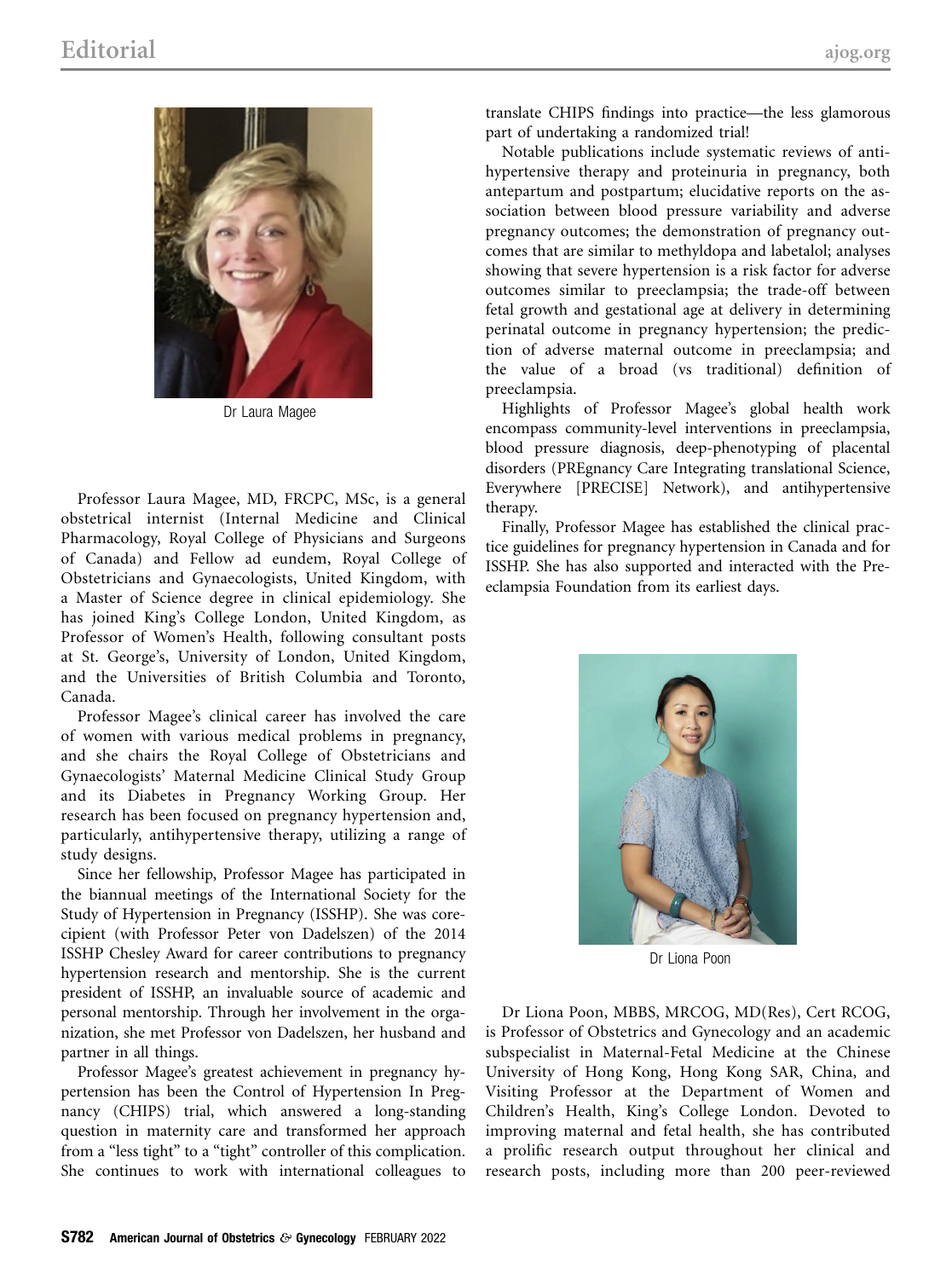publications in high-impact international journals that address obstetrics, gynecology, and hypertension (h-index 50).

Personalized medicine, typified in pregnancy by the stratification of risk in the early weeks of gestation and by subsequent evidence-based interventions, could be considered many years ahead of other disciplines, and Dr Poon has made significant contribution to these advances.

For the last 15 years, she focused her research on establishing a program for effective early prediction and prevention of preeclampsia, a major cause of maternal and perinatal morbidity and mortality. In 2009, Dr Poon became the first researcher to develop an effective firsttrimester prediction model based on a combination of maternal factors, mean arterial pressure, uterine artery Doppler, serum pregnancy-associated plasma protein-A, and placental growth factor for early-onset preeclampsia, achieving a detection rate of 90% at a 5% false-positive rate.

Working together with the Fetal Medicine Foundation, Dr Poon derived the first-trimester prediction model from a multivariate logistic regression model, and the model evolved into a novel Bayes theorem-based model that incorporates a survival-time model for gestational age at delivery with preeclampsia. The use of the Bayes theorem-based method is beneficial, particularly when future research identifies new effective biomarkers, which can easily be incorporated within the Bayes paradigm.

Recognizing the importance of blood pressure in the screening of preeclampsia, Dr Poon developed a standardized protocol to measure mean arterial pressure that accounts for the need of repeated measurements and the significant interarm difference in blood pressure. Her work in preeclampsia led to a double-blinded, randomized, controlled trial of low-dosage aspirin in pregnancies identified as high-risk for preeclampsia following first-trimester screening (Combined Multimarker Screening and Randomized Patient Treatment with Aspirin for Evidence-Based Preeclampsia Prevention [ASPRE] trial), and Dr Poon is the co-chief investigator of the project. The trial demonstrated that the use of low-dosage aspirin from 11 to 14 weeks of gestation reduced the rate of preterm preeclampsia with delivery before 37 weeks of gestation by 62% (placebo 4.3% vs aspirin 1.6%; odds ratio 0.38). This work gained tremendous attention internationally. The ASPRE trial, a landmark study, illustrated the possibility of effective firsttrimester screening and prevention of pregnancy complications.

With her success in developing a first-trimester prediction model for preeclampsia using maternal factors, ultrasound, blood pressure, and biochemical markers, and in aspirin prophylaxis against preeclampsia, Dr Poon's goal in the next 10 years is to improve obstetrical care worldwide, through clinical research, education, and advocacy.



Dr Joanne Stone

Since 2020, Dr Joanne Stone, MD, MSc, has served as Associate Editor for Expert Reviews and Clinical Opinions for the American Journal of Obstetrics & Gynecology. She is Professor of Obstetrics, Gynecology, and Reproductive Science and the System Director of Maternal-Fetal Medicine for the Mount Sinai Healthcare System in Manhattan, New York, at the Icahn School of Medicine at Mount Sinai. She also serves as president-elect for the Society of Maternal-Fetal Medicine.

Dr Stone completed her residency in Obstetrics and Gynecology and fulfilled a Fellowship in Maternal-Fetal Medicine (MFM) at the Icahn School of Medicine at Mount Sinai, where she was subsequently appointed as and continued on as a full-time faculty member.

It is interesting to note that Dr Stone's very first publication occurred during her MFM Fellowship when she co-authored the study titled "Association between pregnancy-induced hypertension and asthma during pregnancy" in 1993.

Shortly thereafter, she became interested in the risk factors associated with severe preeclampsia (now termed preeclampsia with severe features). In 1994, Dr Stone published her findings, reporting that the only risk factors associated with the development of severe preeclampsia were obesity in all patients and a history of preeclampsia in multiparous patients—findings which have stood true over time. Her interest in severe preeclampsia resulted in a review article, authored by the Publications Committee of the Society for Maternal-Fetal Medicine, which focused on the evaluation and management of severe preeclampsia in early preterm gestation. Dr Stone also served on the Publications Committee.

Her astute recognition of the need for more data about the differences between twin and singleton gestations in severe preeclampsia led to a retrospective cohort study that compared the outcomes of the mothers who had a twin or a singleton pregnancy and were hospitalized with severe preeclampsia. Contrary to her hypothesis, she found that mothers and neonates in twin pregnancies complicated by severe preeclampsia did not seem to have a greater outcome of morbidity or mortality than mothers and neonates in singleton pregnancies also complicated by severe preeclampsia.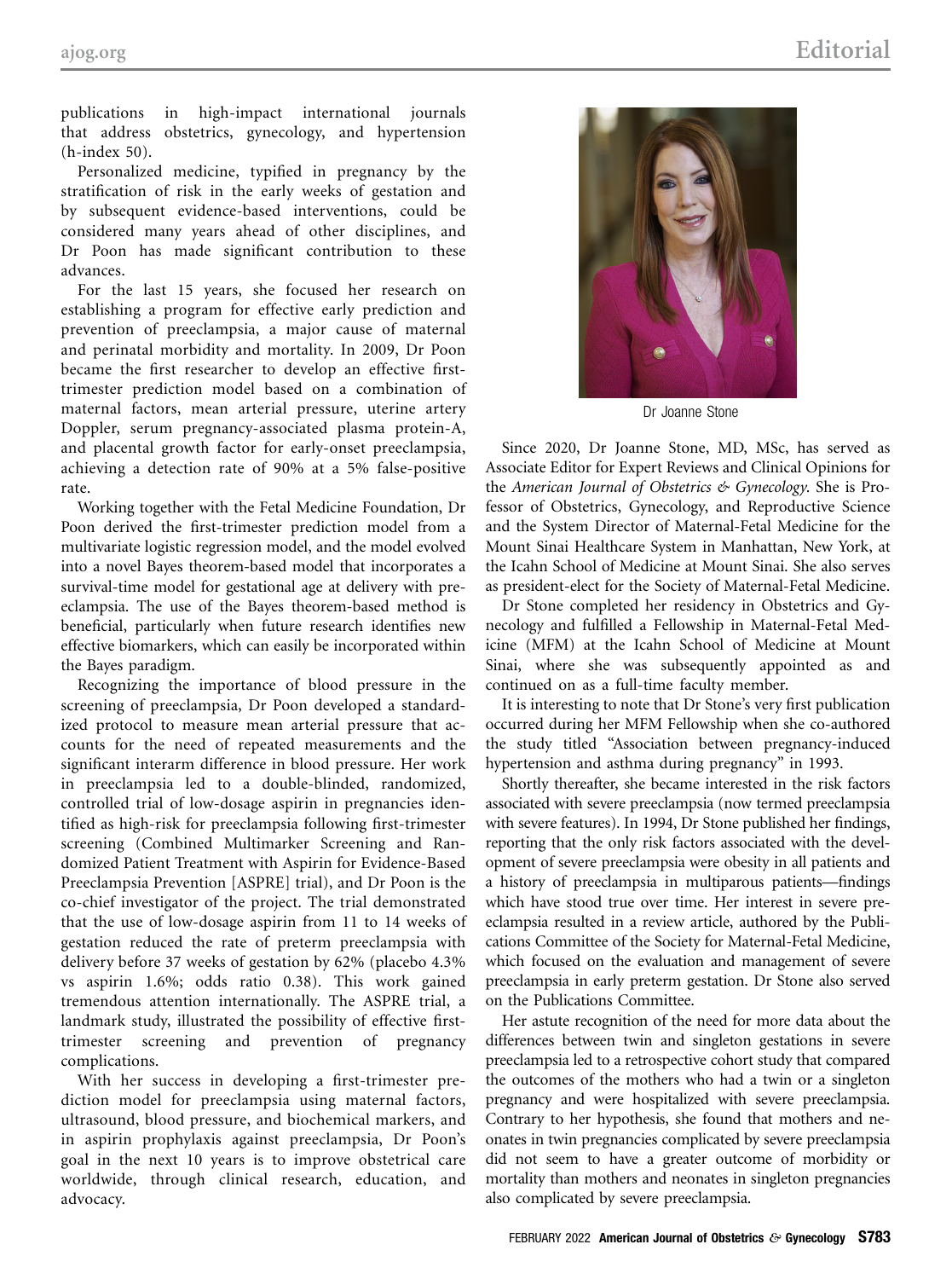More recently, as postpartum preeclampsia has increasingly become recognized as a potential cause of severe maternal morbidity, Dr Stone and her colleagues sought to determine the risk factors for new-onset, late-postpartum preeclampsia in women without a history of this pregnancy complication. Their work reported that the characteristics of older maternal age, Black race, Latina ethnicity, obesity, and complications of gestational diabetes mellitus were all associated positively with the development of new-onset, late-postpartum preeclampsia. In this supplement, there is an excellent paper that specifically addresses this entity.



Ms Eleni Tsigas

Eleni Z. Tsigas is Chief Executive Officer of the Preeclampsia Foundation, the patient advocacy organization for hypertensive disorders in pregnancy, headquartered in the United States with an affiliate foundation in Canada. The Foundation's key programs include the Preeclampsia Registry, the Promise Walk for Preeclampsia, MoMMA's Voices, the Cuff Kit Project, the Peter Joseph Pappas Research Grants, and the Vision Grants.

A survivor of preeclampsia, Ms Tsigas is a fierce, relentless champion for the improvement of patient outcomes. Her dedication is evidenced through her personal advocacy with leaders and stakeholders in the field of preeclampsia, and as a community builder, enabling and coalescing the voices of the affected community to advance research, healthcare practices, and patient education and support.

Ms Tsigas's leadership and expertise in the field brought about appointments to serve in (at least) three important advisory roles. A member of the Task Force on Hypertension in Pregnancy, convened by the American College of Obstetricians and Gynecologists (ACOG), she was instrumental in the development of the report, "Hypertension in pregnancy," published in 2013. In addition, she later served on the ACOG Task Force on Pregnancy and Heart Disease, a multidisciplinary team of experts that published the "ACOG Practice Bulletin No. 212: pregnancy and heart disease" in 2019. Ms Tsigas continues to serve as a technical advisor to the World Health Organization (WHO) and as a member of the WHO Guideline Development Group that produced the report titled "WHO Recommendations for the Prevention and Treatment of Pre-eclampsia and Eclampsia" in 2011, and subsequent updates related to hypertension in pregnancy.

Further, Ms Tsigas has assisted several state-based Perinatal Quality Collaboratives in California, Florida, and Indiana, and, currently, as a member of the respective task forces on preeclampsia.

She represents the Preeclampsia Foundation as a member of the Council on Patient Safety in Women's Health Care; a supporting partner of the Alliance for Innovation on Maternal Health Program; a member of the Patient Advisory Board of Improved Pregnancy Outcomes via Early Detection in Ireland; and as a member of the Technical Advisory Groups for PRE-eclampsia & Eclampsia Monitoring, Prevention & Treatment (PRE-EMPT) and the PRECISE Network, both recognized as global health research programs.

Frequently engaged as a consumer expert at national and international meetings for academia, industry, and professional societies, Ms Tsigas also collaborates in numerous research studies and has authored invited chapters and papers in peer-reviewed journals. She is the principal investigator for the Preeclampsia Registry, an active database of more than 7000 participants contributing to numerous research studies, and a coinvestigator in the Heart Health for Moms study.

A public relations veteran before joining the Preeclampsia Foundation, Ms Tsigas managed strategic communications and public relations for technology and biotech companies with Waggener Edstrom Worldwide. She has also worked in the television industry.

Ms Tsigas survived severe preeclampsia twice, though her first-born daughter did not.



Dr Stefan Verlohren

Stefan Verlohren, MD, PhD, is Professor of Obstetrics and the Maternal-Fetal Medicine (MFM) Consultant for the Department of Obstetrics, Charité-Universitätsmedizin Berlin, Berlin, Germany. His clinical work is centered on highrisk pregnancy care and the prenatal diagnosis of and therapy for fetal malformations. He leads a team of specialists